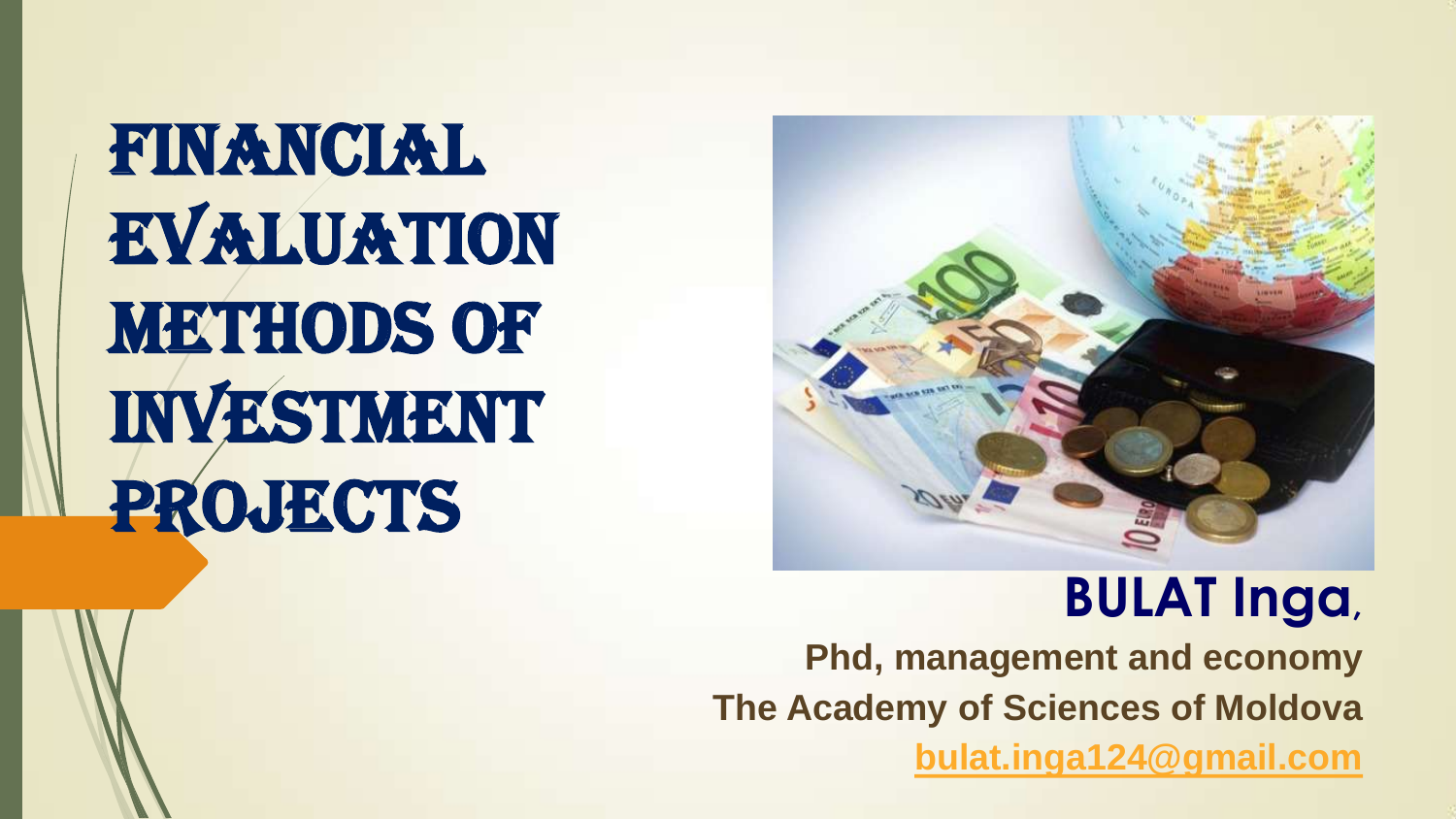## **Principles for strategy development after Lindblom and Braybrooke:**

**1. identifying a policy that requires consensus among relevant stakeholders;**

- **2. definition and consistent ordination of all objectives and goals whose touch will be a problem solving;**
- **3. Identify all alternatives (= policies) that can help achieve each goal or goal;**
- **4. the prediction of all the consequences that would result from the choice of each alternative (policies);**
- **5. Comparing between each of the alternatives according to their consequences in terms of how they achieve each objective or goal;**
- **6. choosing the alternative that maximizes the goal.**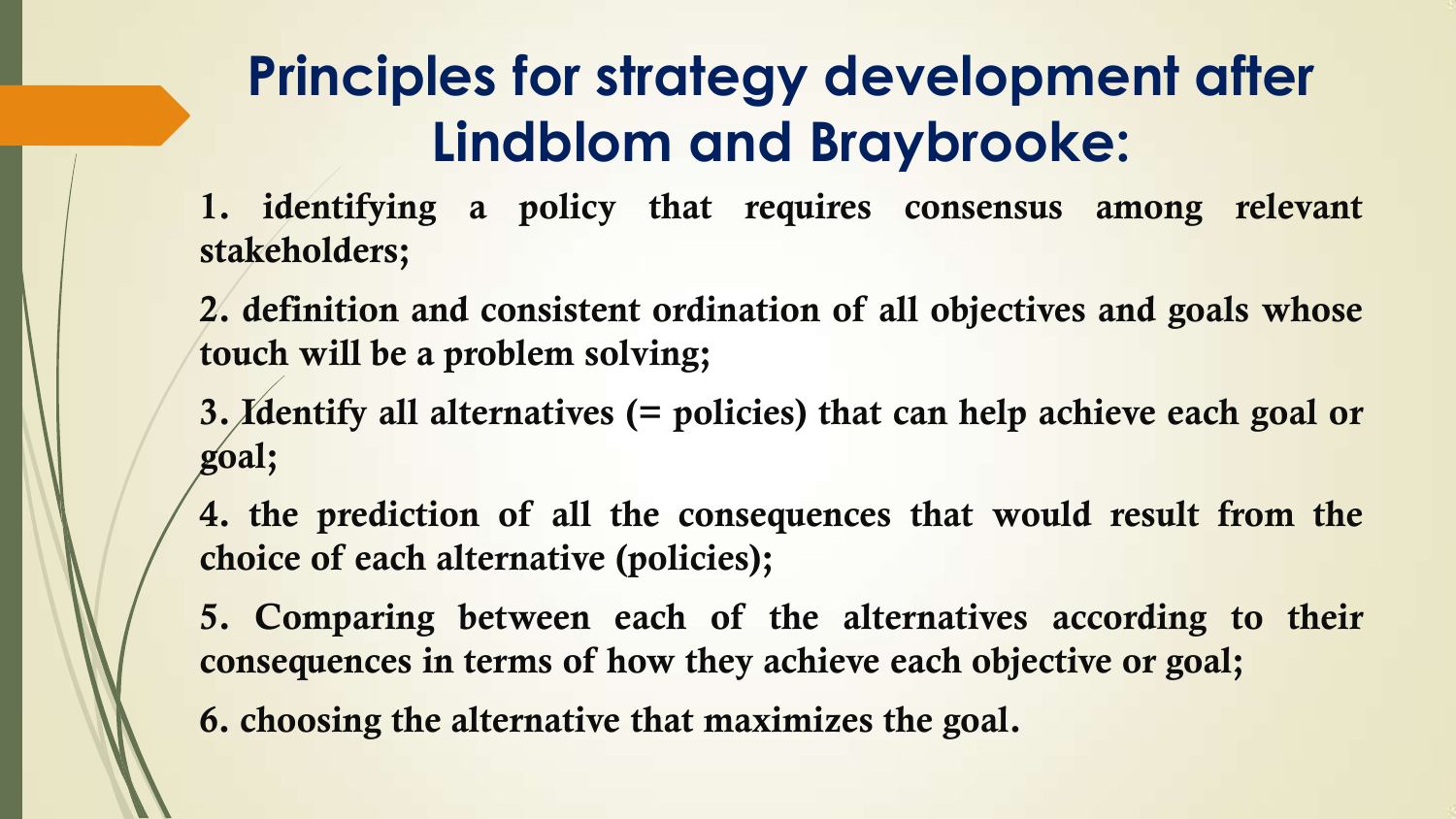# **The directions of analysis in investment policy**

- the **internal environment** of the state **cultural, social, agrarian, technological, innovative, etc.**
- **duration** of benefits **short, medium, longterm.**
- **risks inherent** in situations of certainty uncertainty.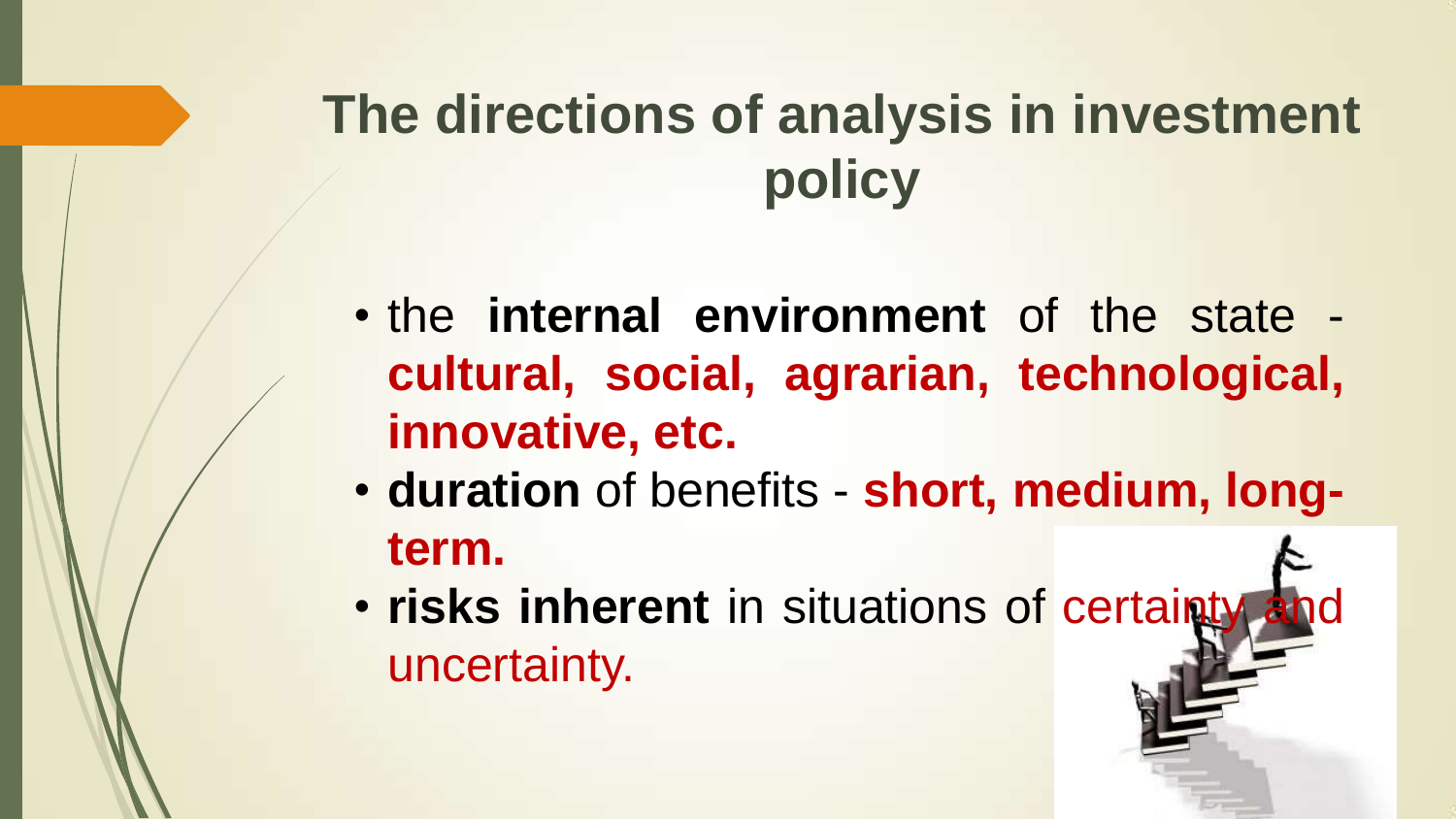## **Methods analysis benefit-cost (1):**

1. **The method of measurable criteria for objectives** is characterized - average life expectancy, gross domestic product, average level of education, etc.,

2 **The satisfaction method** are questionnaires, opinion polls - people's satisfaction with their lives or the work of politicians or family relationships etc.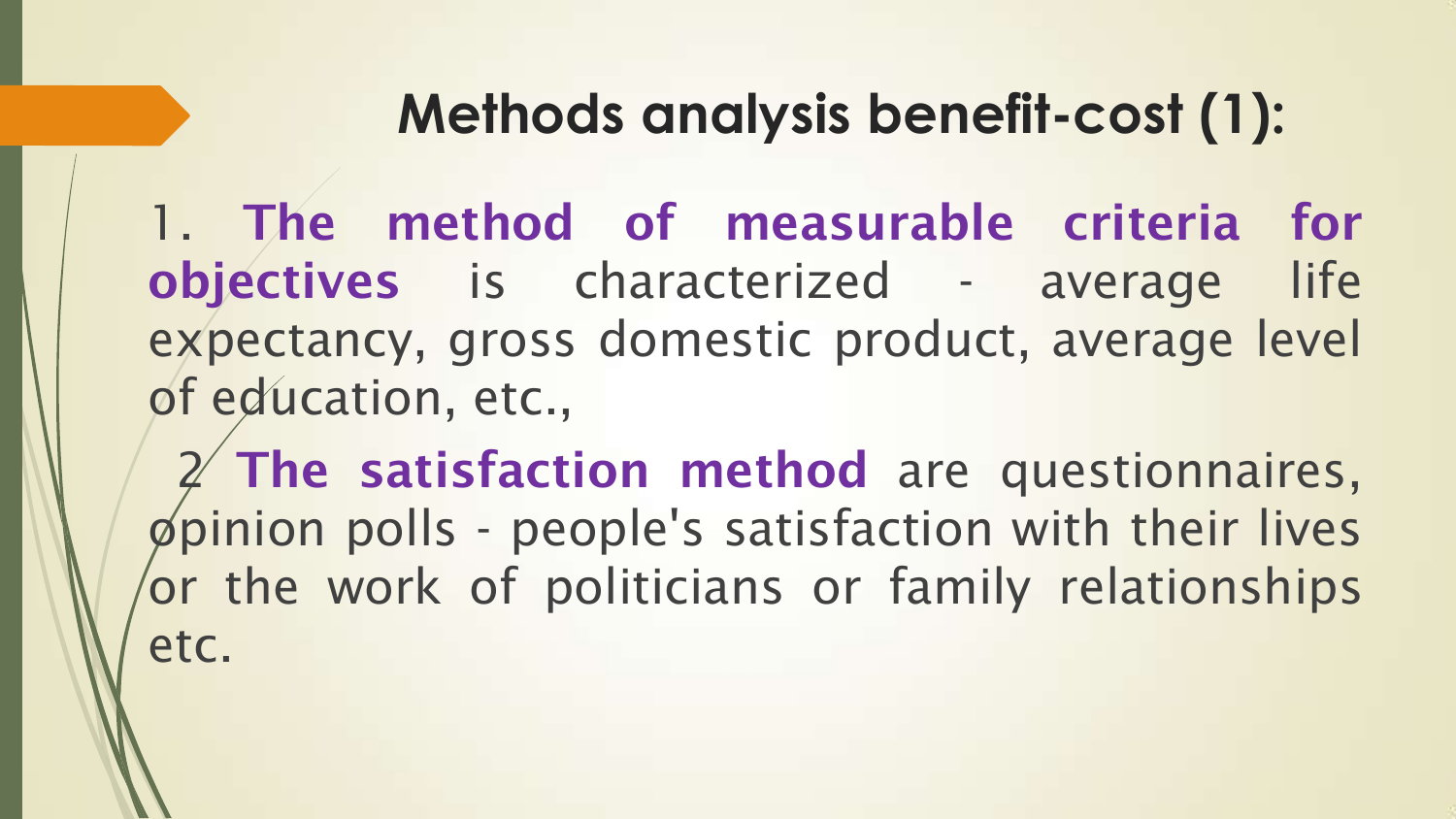## **Methods analysis benefit-cost (2):**

#### 3. **The method welfare economy**:

- the defining gain in individual well-being by the amount of money the person would be willing to pay to get the change

- losing the amount of money a person is aiming to offset that change.

Through different ways to **develop policies and programs, priority** will be given to **areas, regions and social groups** that need **long and short-term** vestment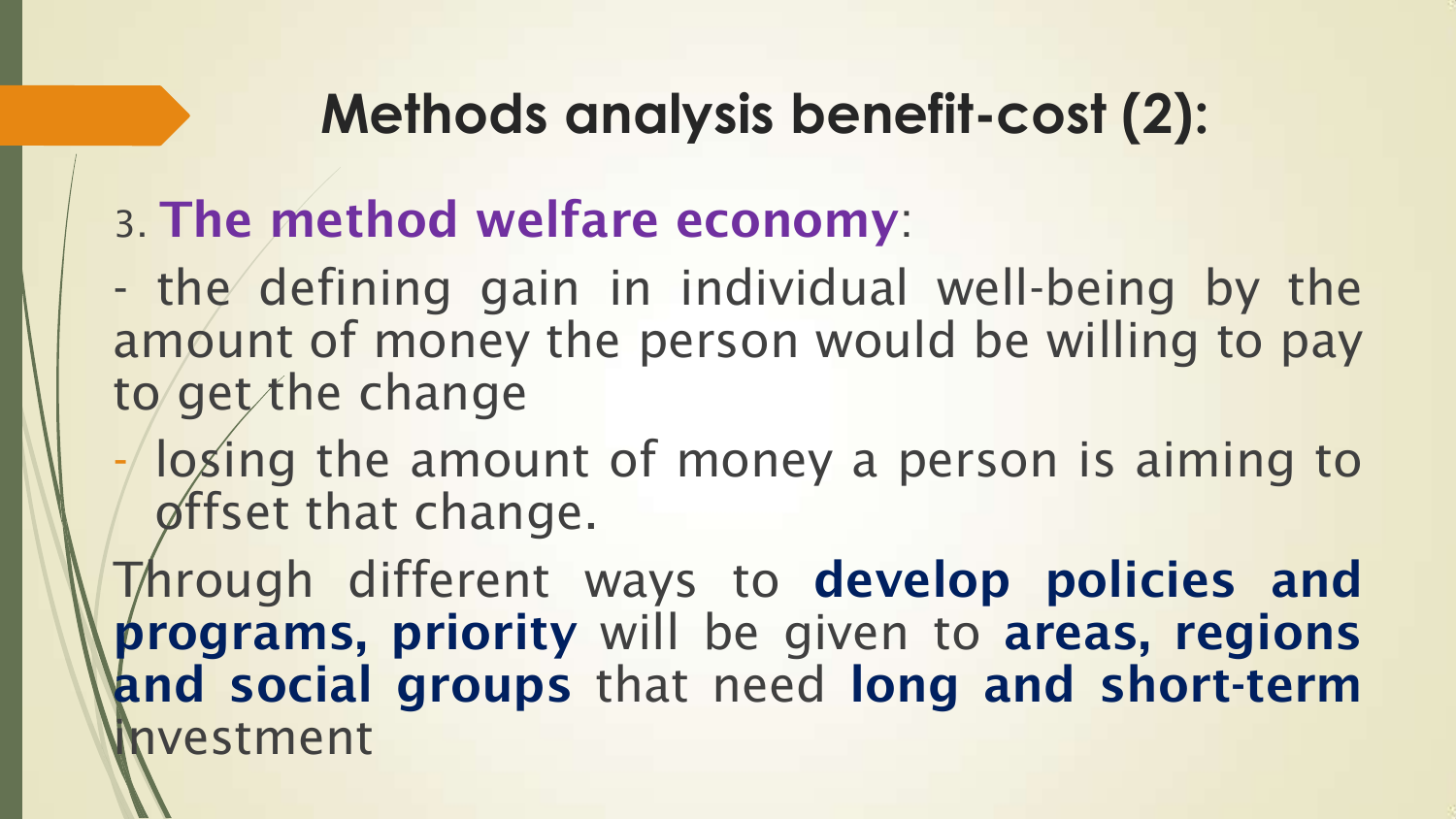## **THE METHOD ABC (1)**

1. identifying the needs of the company and their **possibilities for payment** for a whole set of **criteria or preferences**;

2. attribution of **monetary value** for resources and policy results. Benefits are measured in monetary terms directly by increasing tax and tax rates, increased productivity and the creation of additional jobs, and indirectly where a shadow price will be established, reflecting a procedure to make subjective judgments about the monetary value of benefits and costs, when the market price is not reliable or not available.

3. timely **estimation of costs and benefits**.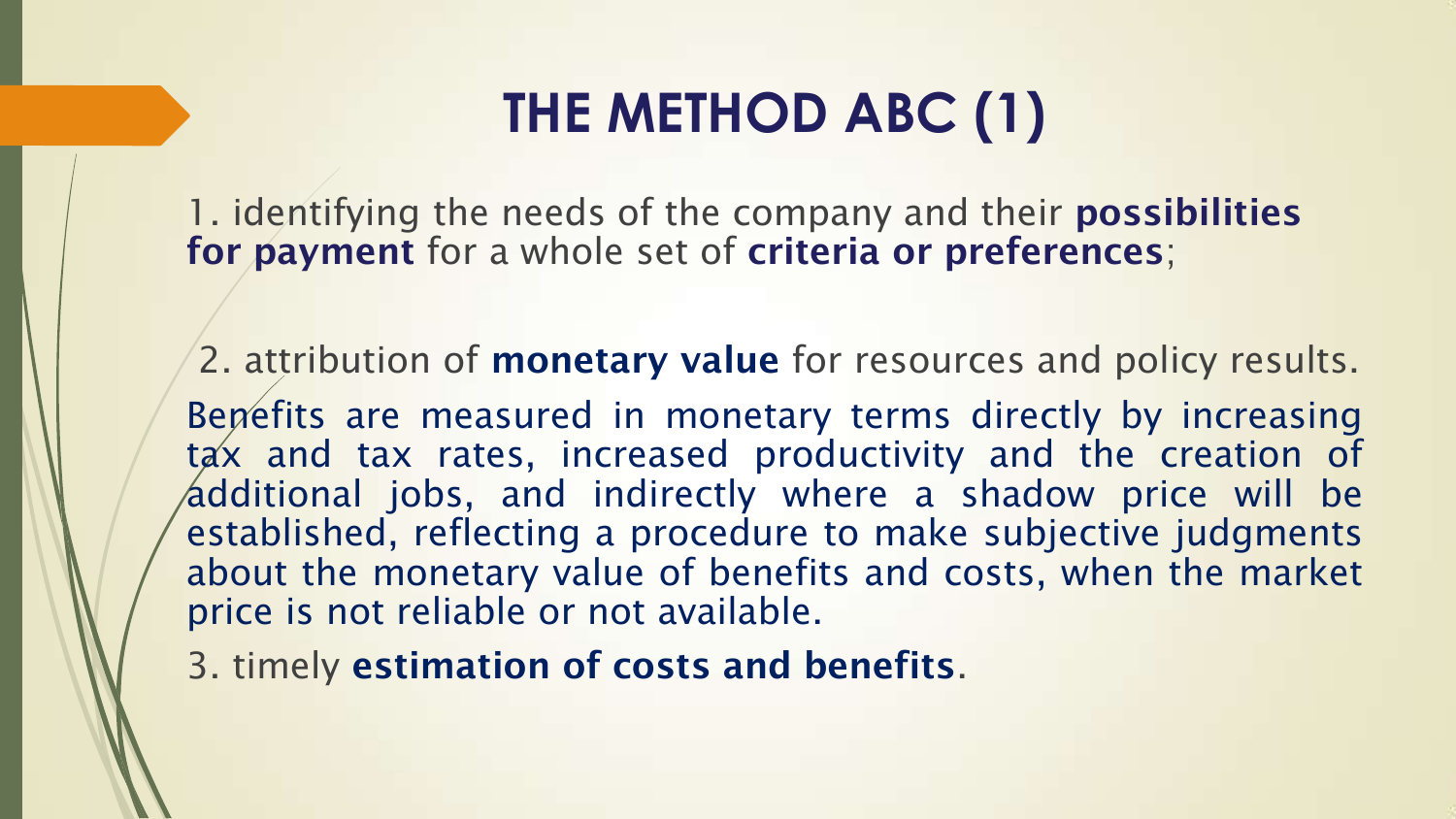## **THE METHOD ABC (2)**

#### **4. cost-benefit ratio calculation.**

- **the ratio between benefits is outweighed by costs is subunit**
- **the between costs is outweighed by benefits is over unit**

**At the end of the ABC, these cost-benefit reports for different variants are presented in a table, and the descriptive narrative has been explained.**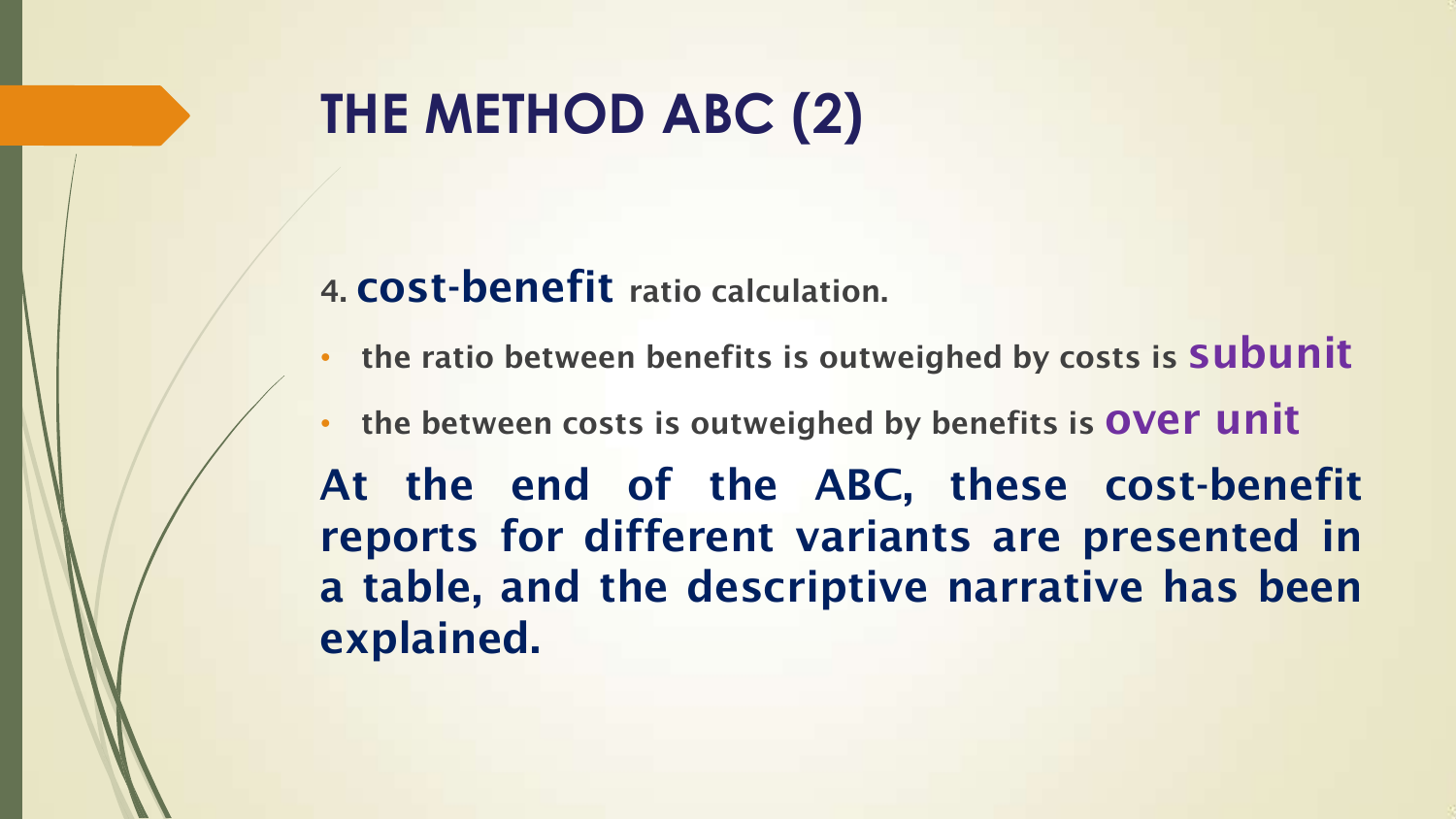Ex ante - at the beginning of the study to implement or start a policy or project. Ex ante analysis must be carried out with great responsibility, taking into account internal and external factors.

Ex post - at the end of the project a more comprehensive analysis is made if the intervention was efficient and timely.

In media res benefit analysis during the implementation of a project. The elements of the studies carried out are similar to ex-ante and expost ones.

Policy or project analysis is about social change and it is advisable to analyze **ex-ante and ex-post** ABC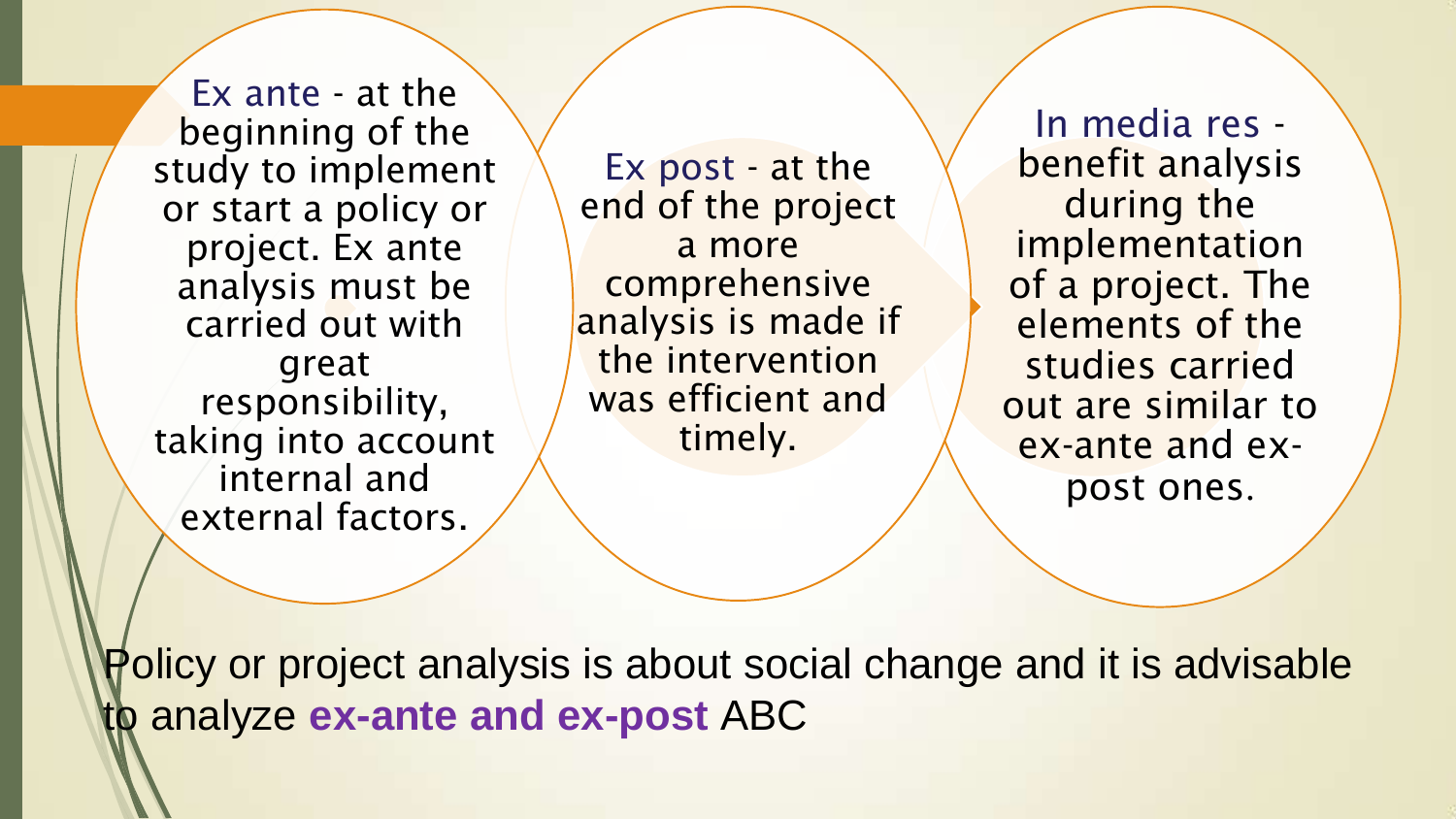## **Analyze anticipated values**

The calculation of the anticipated net benefit (BNA) of a policy, which is calculated as follows:

**BNA=** $p_1$  ( $B_1$ - $C_1$ ) +... +  $p_n$  ( $B_n$ - $C_n$ )

Where:

**BNA** - anticipated net benefit

- **p1** probability of occurrence of this event
- **B1** Appropriate estimated benefits
- **C1** Estimated costs under event conditions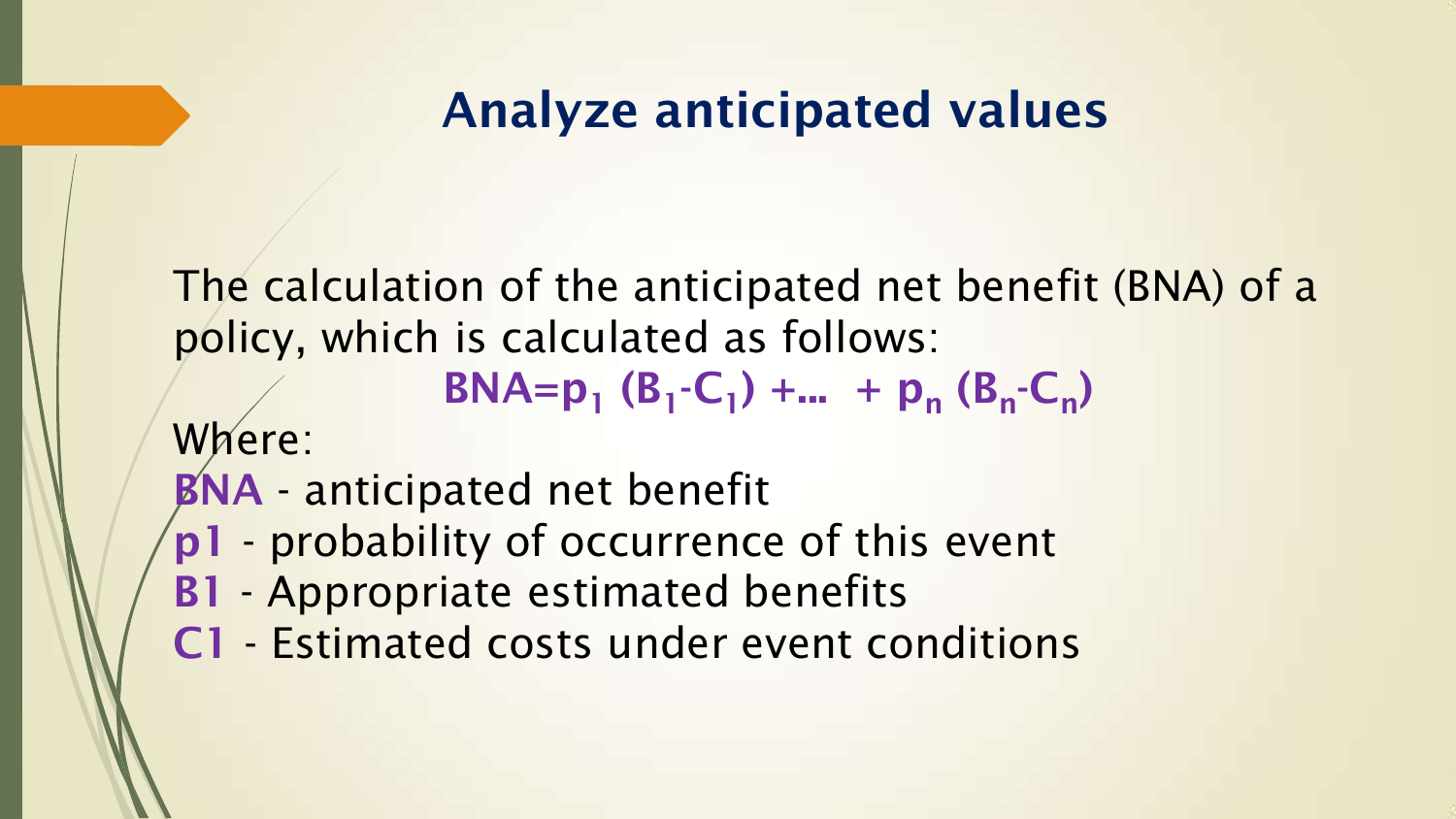#### **Net present value of investments**

$$
VAN = \sum_{n=1}^{r} \frac{CF_n}{(1+r)^n} - CI
$$

Where:

- **CFn-** the net income or cash-flow forecast to be obtained over time - "t";
	- **R** discount rate;
	- **CI** investment cost;
	- **n** number of analyzed periods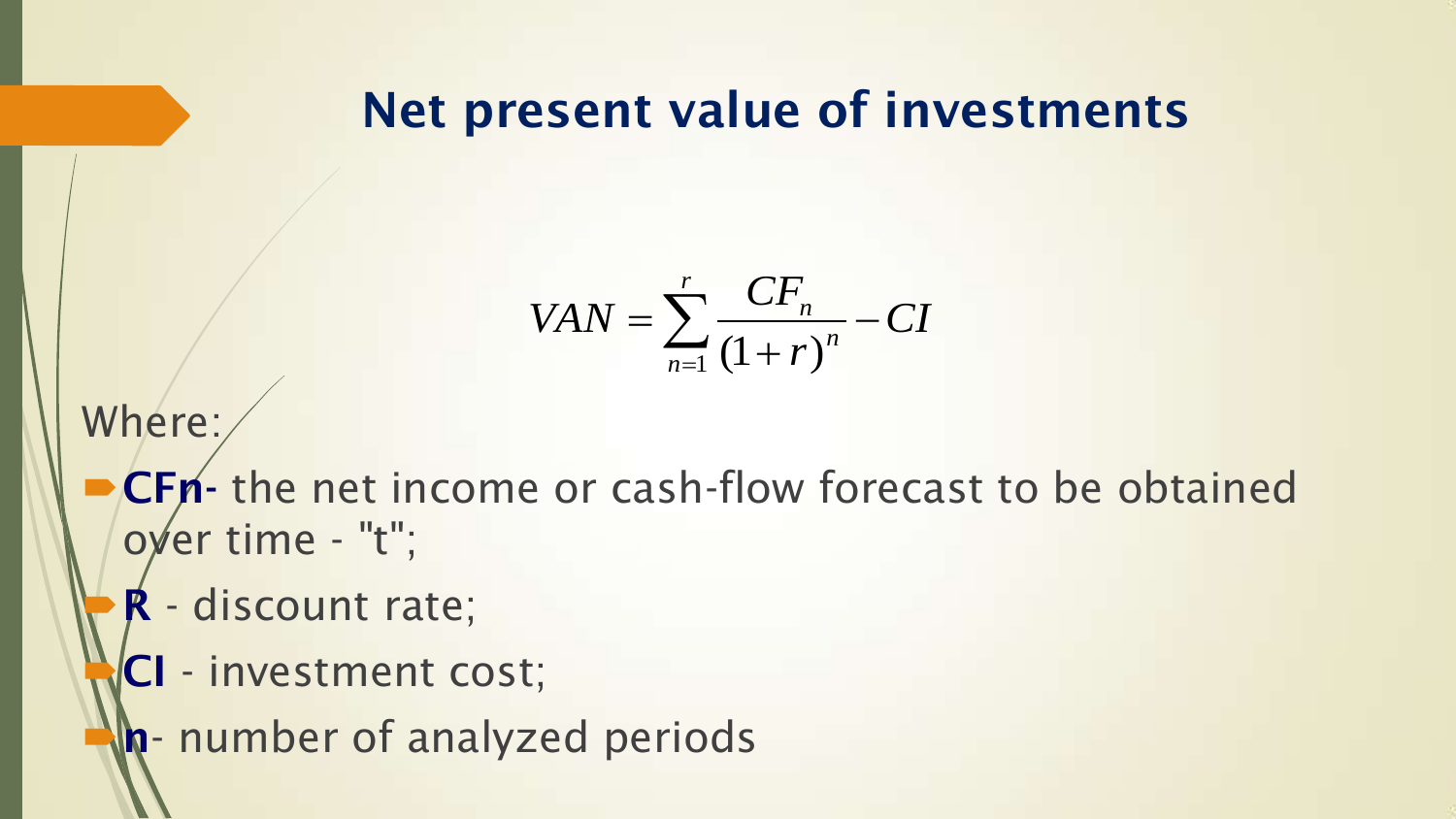#### **Net present value of investments**

Economic and financial. the project, the investment program with a positive net positive value means the following:

- a) the ability to repay during its life cycle initial investment;
- b) capacity to produce excess cash-flow.
- The disadvantages of this method are that:
- **the ability** to determine whether the project is profitable or not, but does not allow us to compare it with others.
- **the term** of recovery is undetermined;
- **the update** rate directly influences the results, so it is desirable to be as concrete as possible.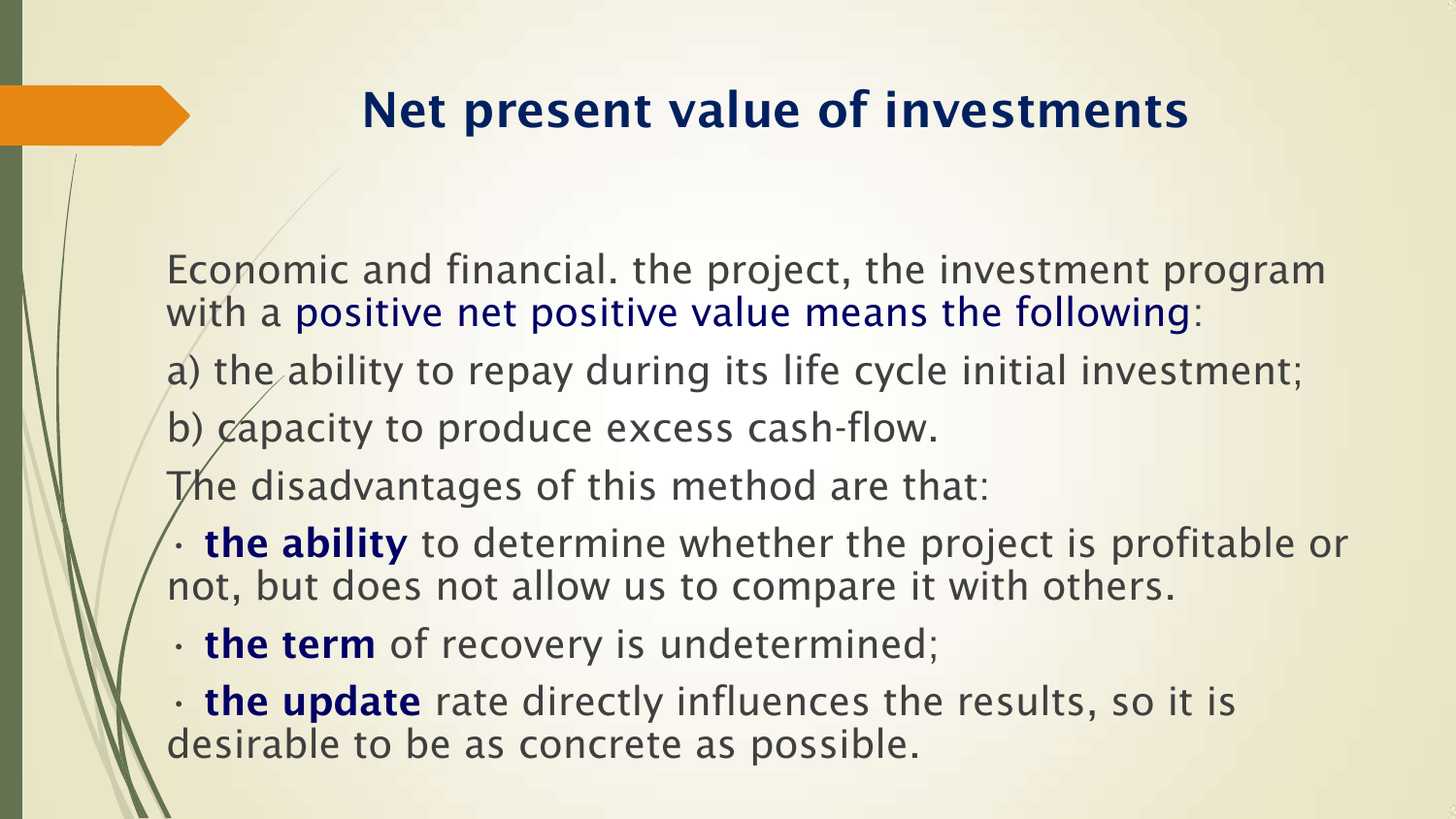#### **Net present value of investments**

The discount rate allows us to determine the **cost of capital**.

- If  $VAN = 0$ , the investment is similar to a placement of the amount invested in the bank.
- If **VAN ˂1**, the project brings less income than a financial placement to the bank and the project will not be funded.
- **► If VAN> 1, the investment in the project brings more** income than a financial placement to the bank and the project will be funded.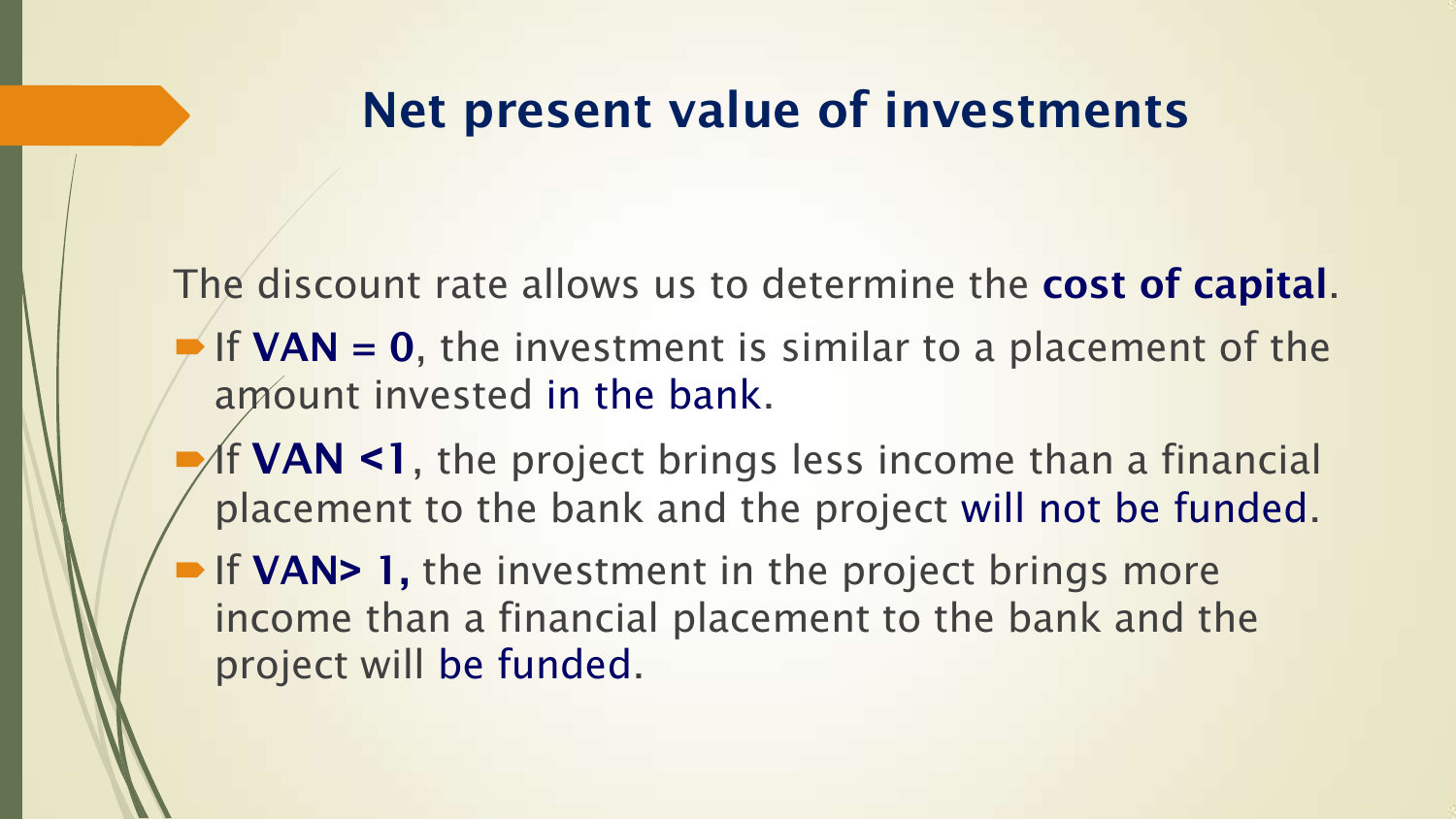## **The Internal Rate of Return**

the variance in relation to the VAN of the future cash inflows generated by an investment becomes equal to the cost of the invested capital.

where  $RIR = r$ ; VR- residual value

$$
RIR = \sum_{t=1}^{n} \frac{CF_{t}}{(1 + RIR)^{t}} - CI + \frac{VR_{n}}{(1 + RIR)^{n}} - I_{0} = 0
$$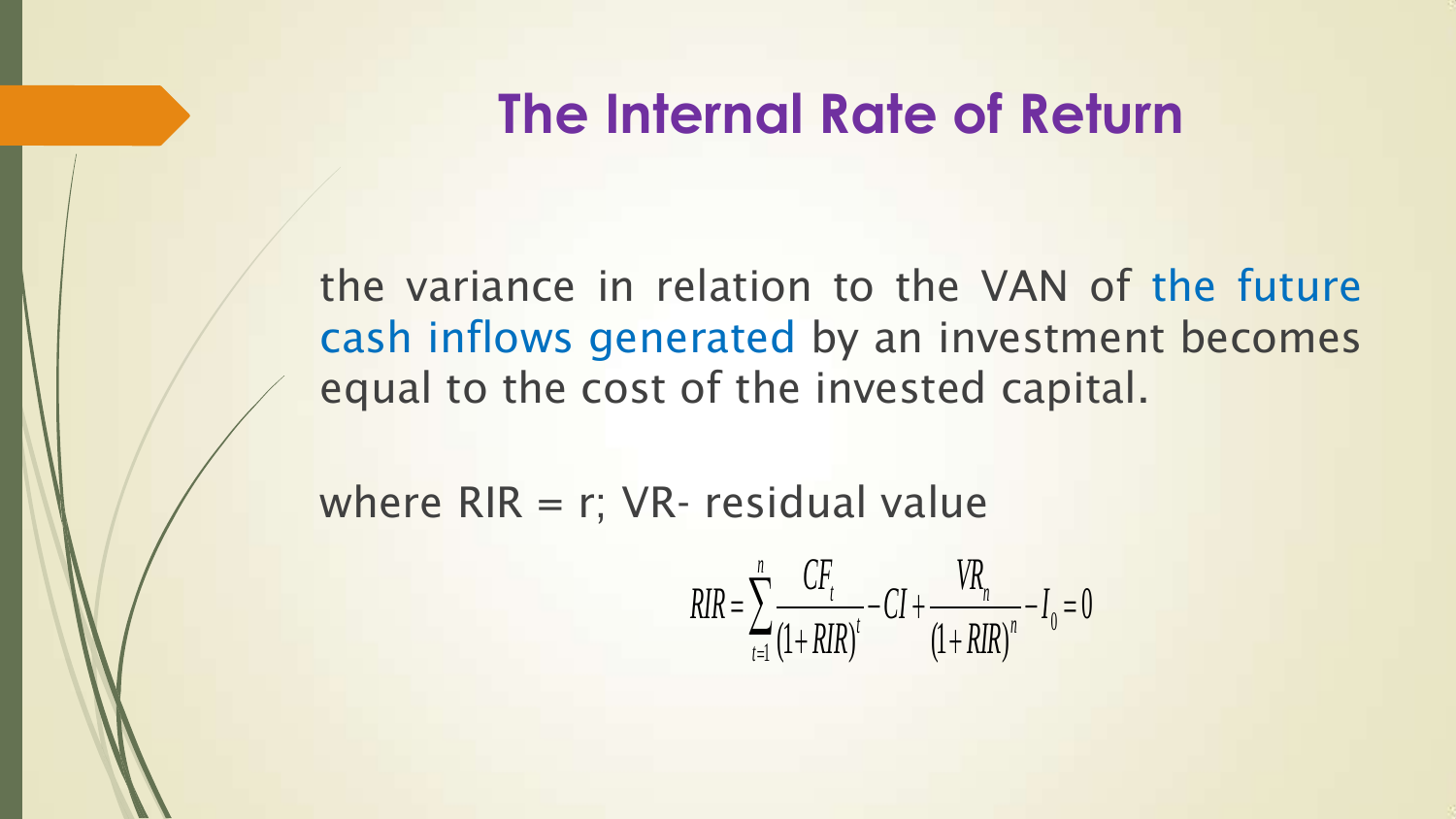#### **Indicators of investment projects analysis**

**- financial analysis**, based on the project's financial flows, which will reflect the profitability of the project;

- **economic analysis** is determined by the same mathematical formulas as financial analysis, but by applying some corrections to financial flows (shadow price corrections and outsourcing corrections). They express **the extent to which the project is beneficial to society**;

- **profitability of the invested capital** - VFNA / K, RIRF / K are based on the calculation only on the capital part of the project promoter, thus subtracting from the value of the investment the investor's contribution, which will reflect the profitability of the project if **part of the investment value is covered by non-reimbursable funding**, the pressure on the promoter being lower.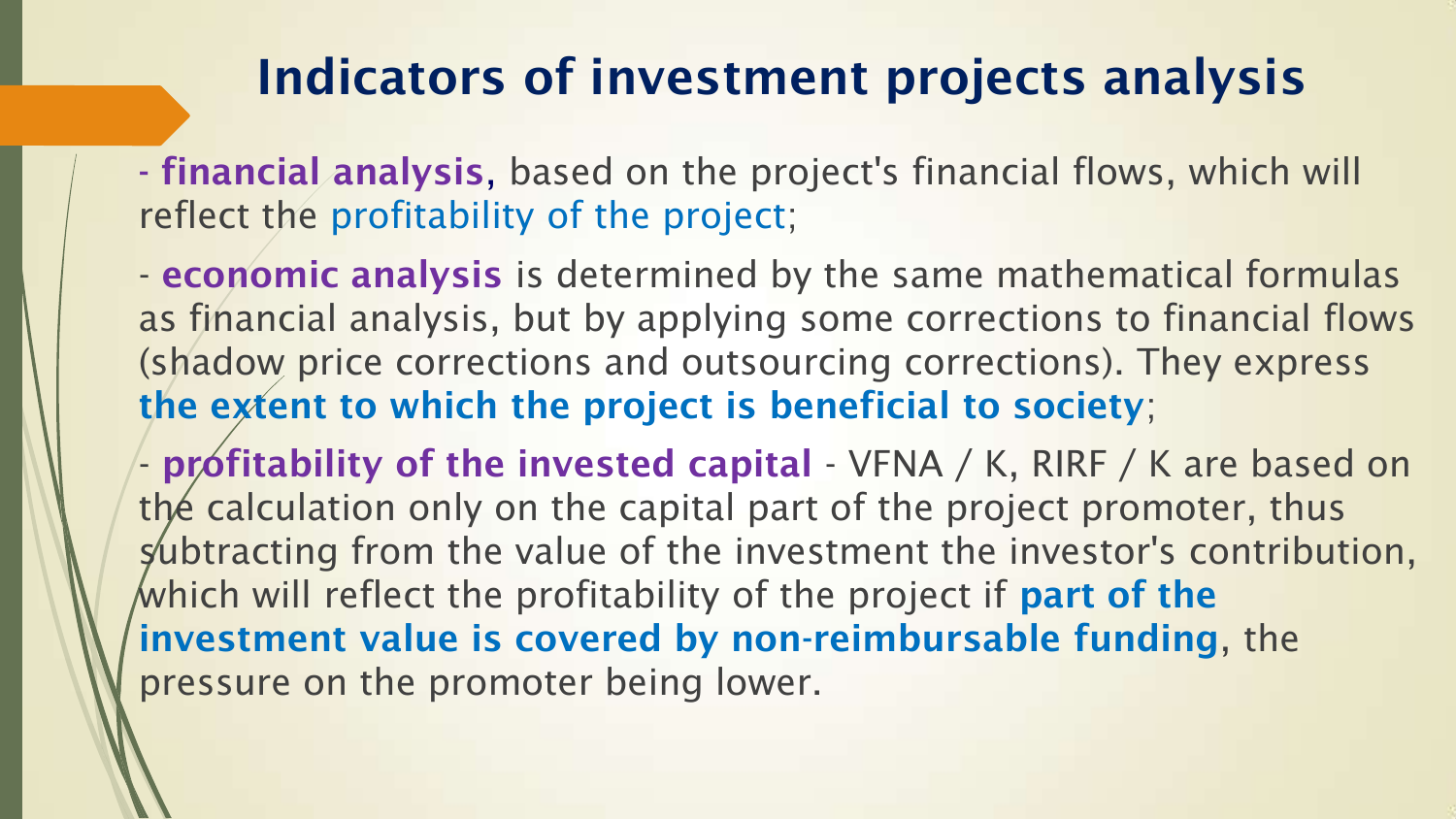#### **Recovery term**

The **liquidity analysis** in choosing the investment variant according to the speed of recovery of the invested capital. *t*

$$
\sum_{an1}^{l} CF_{actualizat/an} - I_0 = 0
$$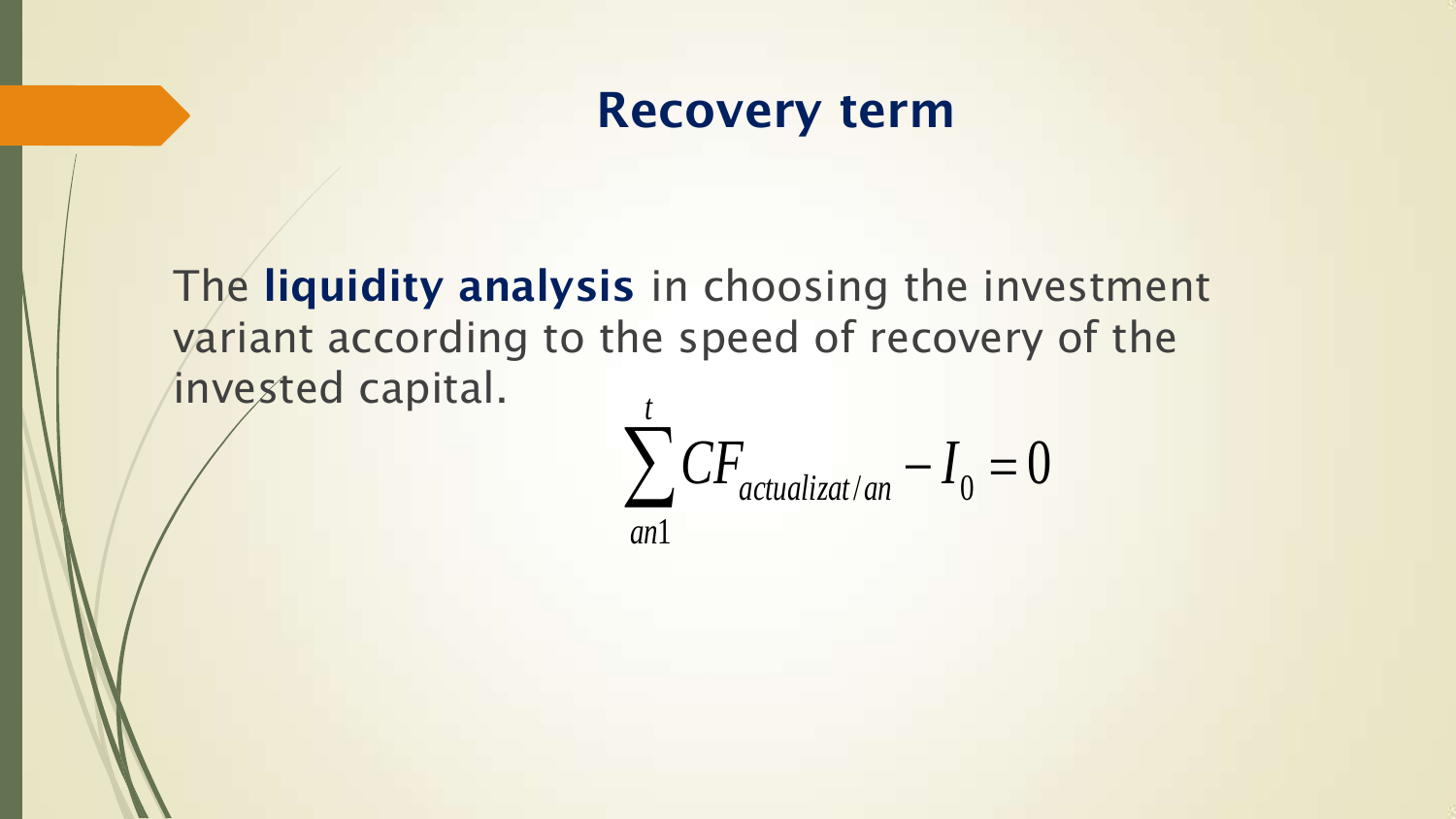#### **Methods, techniques and models of investment risk analysis**

• Surveys, Questionnaires, Observations, Interview, Scenario, Probability-Impact Matrix, Brainstorming, Debate Groups.

**Qualitative** 

**Analysis**

**Quantitative** 

**Analysis** 

• Parkinson's Model, Theory of Savage, Laplace's Model of Proportionality, Bayes' Average Profit Model, Hurwics Optimality Model, Abraham Wald's Prudent Model (pessimistic), Taguchi's quality analysis method, Monte-Carlo simulation method, Critical point calculation, Sensitivity analysis, Scenario approach method.